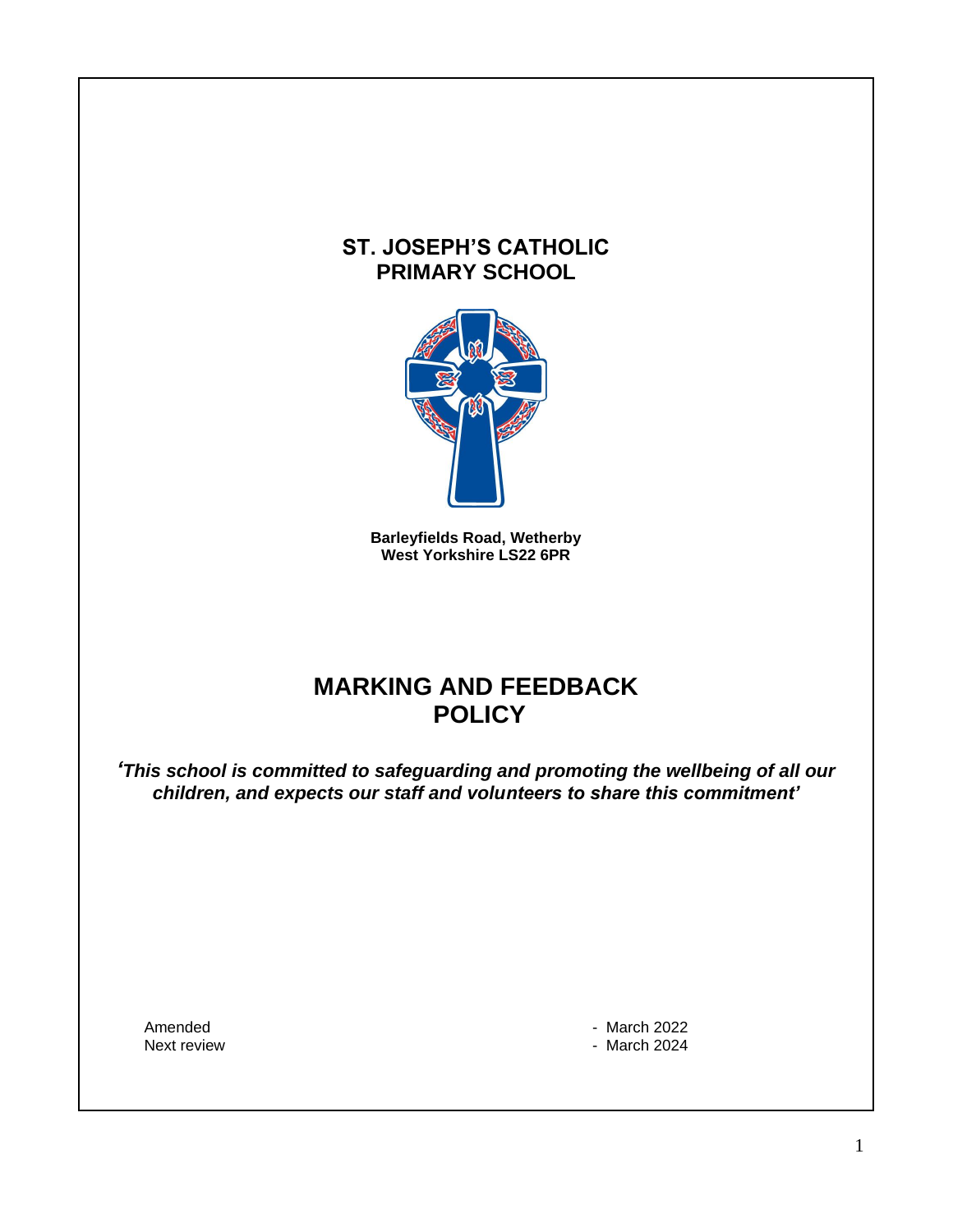# **St Joseph's Catholic Primary School Marking and Feedback Policy**

### **The Purpose of the Policy**

The purpose of this policy is to make explicit how we mark children's work and provide feedback. All members of staff are expected to be familiar with the policy and to apply it consistently. We also have an expectation in each year group, that children understand and use the marking systems that are set out.

### **The Need for a Marking and Feedback Policy**

It is important that all teachers and support staff provide constructive feedback to children, both written and orally, focusing on success and improvement needs against ambitious learning objectives and age appropriate non-negotiables (BEE zones). This enables children to become reflective learners and helps them to close the gap between what they can do currently and what their next steps are.

# **The Principles that Guide the School's Approach to Marking and Feedback**

### **Marking and feedback at St Joseph's ensures the following:**

- It is manageable for the teaching team and accessible to the children.
- Relates to the learning objective and top tips.
- Addresses errors and misconceptions in line with age related non-negotiables.
- Involves the teaching team working with the children.
- Gives recognition and praise for achievement and clear strategies for improvement.
- Allows specific time for children to read, reflect and respond to marking where appropriate.
- Responds to individual learning needs taking opportunities to mark face-to-face where appropriate.
- Motivates and encourages all children by helping to identify strengths & successes, small steps of progress, sets appropriate targets and provides help in overcoming problems.
- Makes direct references to children's individual needs and individual targets, etc.
- Is consistently applied throughout the school.
- Informs future planning.
- Uses consistent systems across all key stages.
- Is ultimately seen by children as a positive approach to improving their learning.
- Children can reflect on their current progress referring to the LO and top tips.

## **Overview of St Joseph's Marking and Feedback Policy**

• Children are made aware of the learning objective LO and top tips for each lesson as set out in short and medium term planning. This involves children at times being encouraged in formulating the top tips themselves, when appropriate.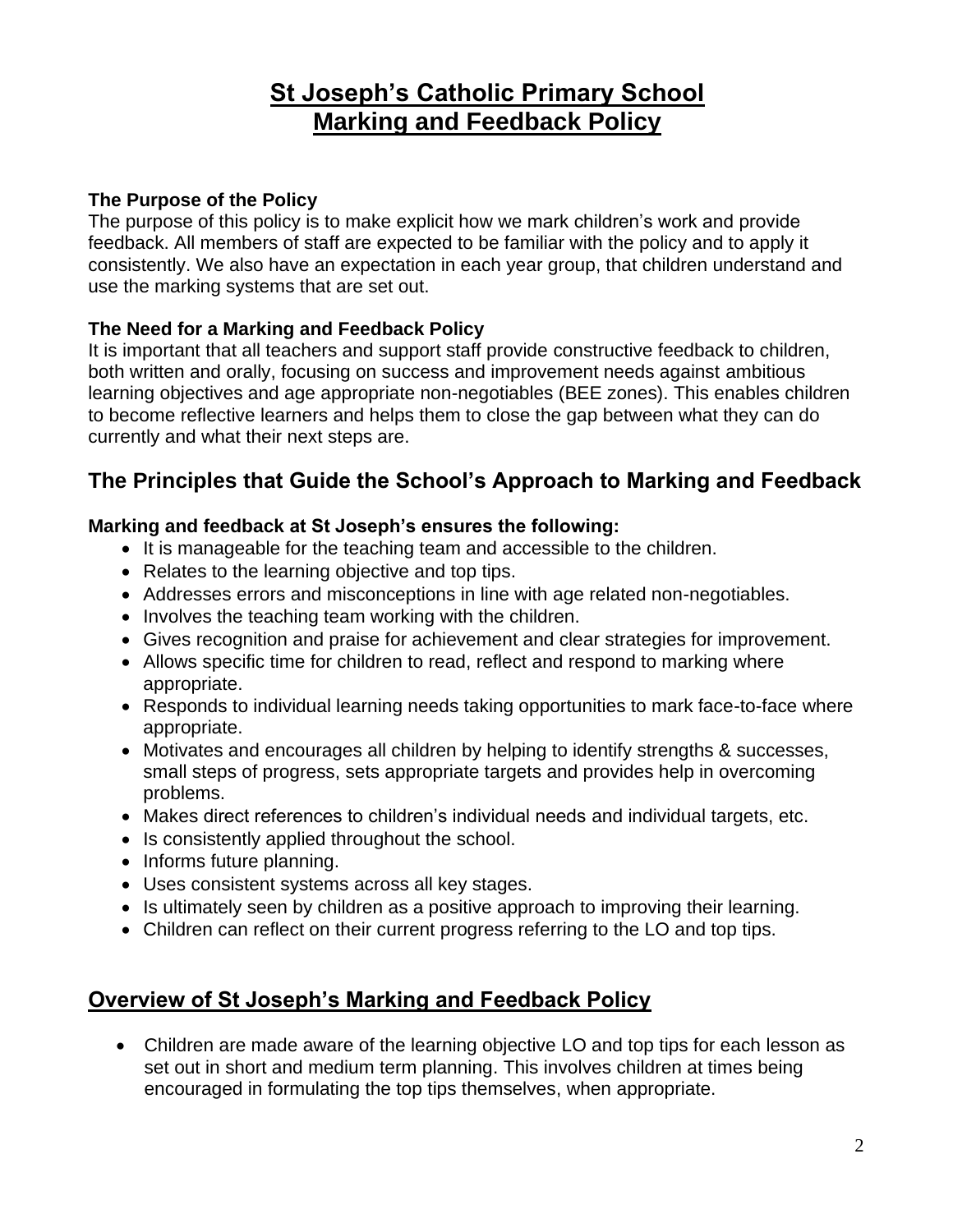- Children are encouraged to make improvements to their work; this includes short editing and improving tasks prior to work being handed in (purple polishing pen) and further editing/improving at length through shared and modelled writing opportunities (Remove, add, move, punctuation and substitute: RAMPS).
- Detailed marking is used for some pieces of work, e.g. longer pieces of writing, assessed pieces of work, topic projects.
- The highlighter system (appendix 1) is frequently used by both teaching team and children to highlight worked examples of the top tips.
- Questions are used to extend children's learning and children are given time to reflect and answer these questions (written and verbally).
- Marking will either identify successes and/ or when appropriate will offer areas for improvement. (appendix 2).
- Short hand is acceptable to use to identify errors. (appendix 4)
- Stamps are used to acknowledge strengths and areas for develop (often in the form of verbal feedback) and children then act on this in the work that follows. (appendix 3)
- If work is unacceptable due to lack of effort, responsibility for representing it is returned to the child. We say that we know they are capable of more than was shown in the piece of work and instructions for improvement are given by the teacher. We ask the children how their work can be improved and encourage them to act on this.
- Peer and self-assessment is explicitly taught, developed and used throughout key stages and children become more able to 'mark'/improve exemplar pieces of work, their partner's work and their own work. They learn how to refer back to the LO and top tips to ensure quality reflection and feedback.
- Children are given time to 'correct' mistakes.

# **ADDITIONAL GUIDELINES**

#### **SELF AND PEER MARKING**

This may be used during a lesson, for reflection purposes or evaluation purposes (What a good one looks like: WAGOLL), at the end of the lesson or as part of a separate focused marking lesson. Depending on the focus of the lesson, the children may use the highlighter system and/or give feedback that indicates successes and next steps using the star and building bricks. All children are taught the skills of giving constructive feedback, the value of this and how to be a 'critical friend'. They are also given sufficient time to be able to complete this effectively.

#### **VERBAL FEEDBACK**

Not all pieces of work are marked in detail or through the use of the symbol or highlighter system. Verbal feedback plays a huge role in motivating and supporting all children and should be used frequently to allow children to act upon this immediately. Teachers decide, using the guidelines set out within this policy, whether work will be verbally acknowledged or given detailed written attention.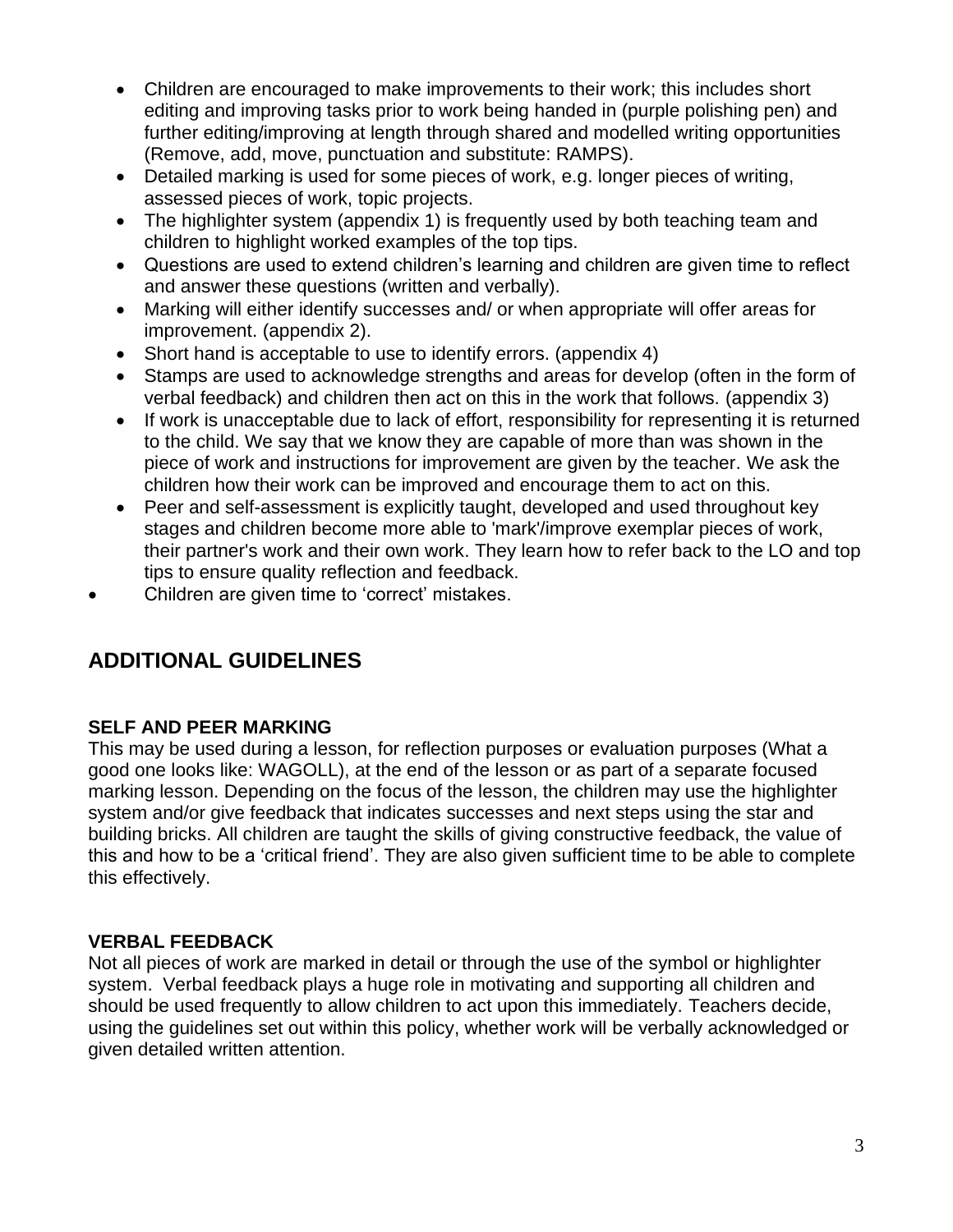#### **MARKING AND FEEDBACK IN THE FOUNDATION STAGE**

Children's ongoing formative assessments are at the heart of effective early years practice. Foundation Stage staff at St Joseph's observe children as they interact in their play, routines and adult led learning. Staff analyses their observations to identify precise next steps using the guidelines set out in 'Development Matters' that informs future planning. Next steps are made explicit in weekly planning and made evident to the child through individual or group activities and interactions. In adult led learning where children record their work in a book, (English, Maths, RE) the marking and feedback policy applies as it does for Y1-Y6.

#### **SUPPORTED WORK**

When a piece of work has been completed with support (either peer or adult), this should be identified in the top corner of the page with a P (paired/partner), or S (adult support). If the piece is independent there will be no letter recorded.

Teaching assistants can mark the work of the group they have supported (using the appropriate marking and feedback method) and comment where appropriate.

Marking has links with the rewards section of our behaviour policy and is supplemented where appropriate by the use of stickers/smiley faces/team points, etc.

#### **Monitoring and evaluating this policy**

This policy will be monitored through further consultation with staff and through the planned reviews. Children's workbooks will be monitored by the Senior Leadership Team and subject leaders, with written and verbal feedback given to individual members of staff. Where appropriate, subject leaders will highlight good practice and areas for development, in a summary document, for all staff to consider and discuss. Subject leaders will monitor subject specific marking as part of their monitoring role. Monitoring, through work scrutiny, will take place to ensure a consistent whole-school approach. Some summative marking includes a level (and grade where appropriate). There are regular opportunities for moderation so all staff have an accurate & consistent understanding of progression through the levels.